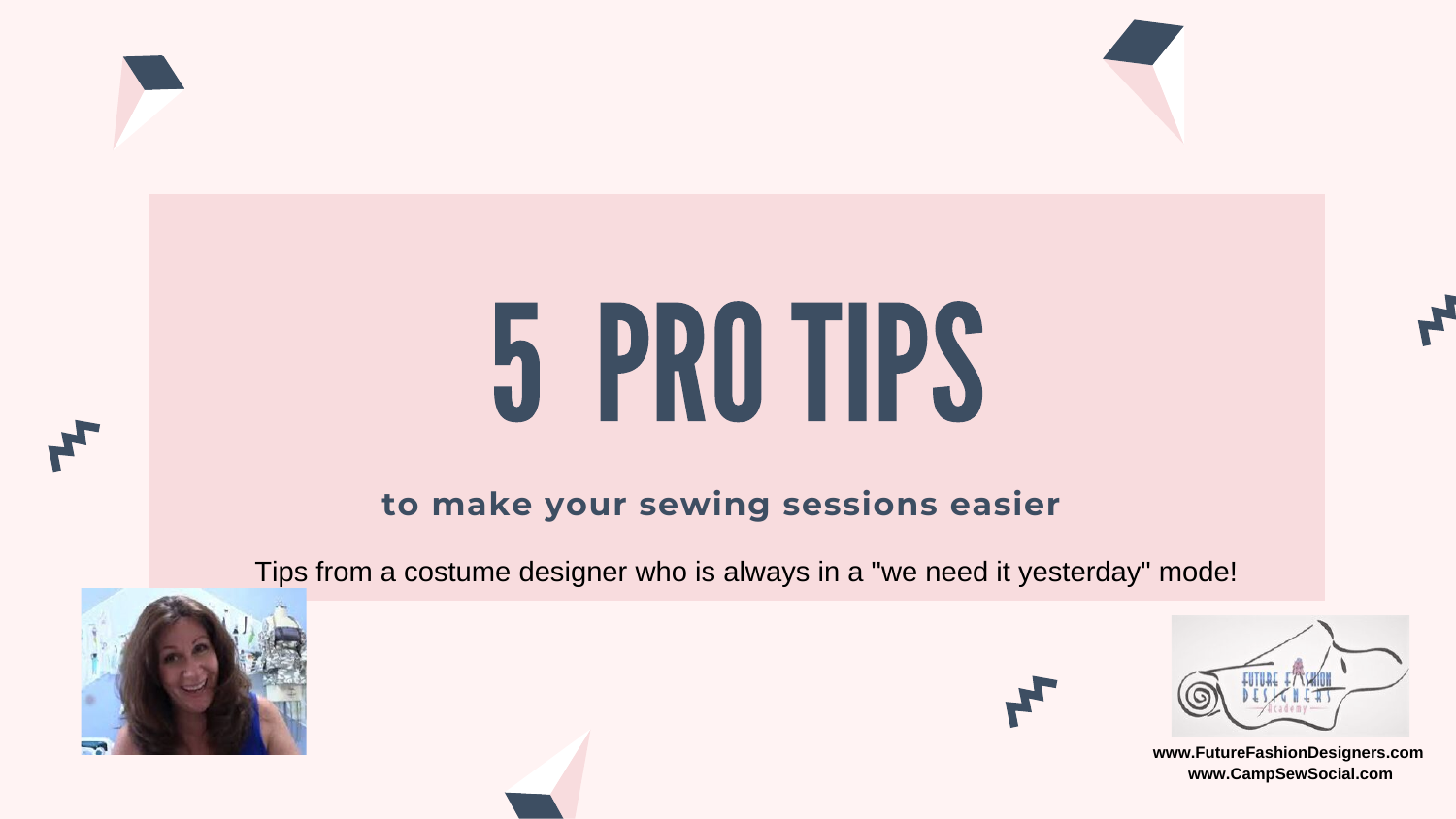Having your main tools easily accessible, yet out of the way is the easiest way to increase productivity and eliminate frustration. Keep your work table clear of clutter.

I have been using a tool tray system for as long as I can remember and have found it to be the most effective way to work.

\*This helps to keep all your tools contained in one spot where you know they are always at (as long as you are in the habit of always putting them back in the tray!)

\*Find a roomy sewing tray that holds all your main tools so you can see them easily and it slides easily on the work table.

\* This also makes clean up a breeze because everything just goes back into the tray!



# MAINTOOLTRAY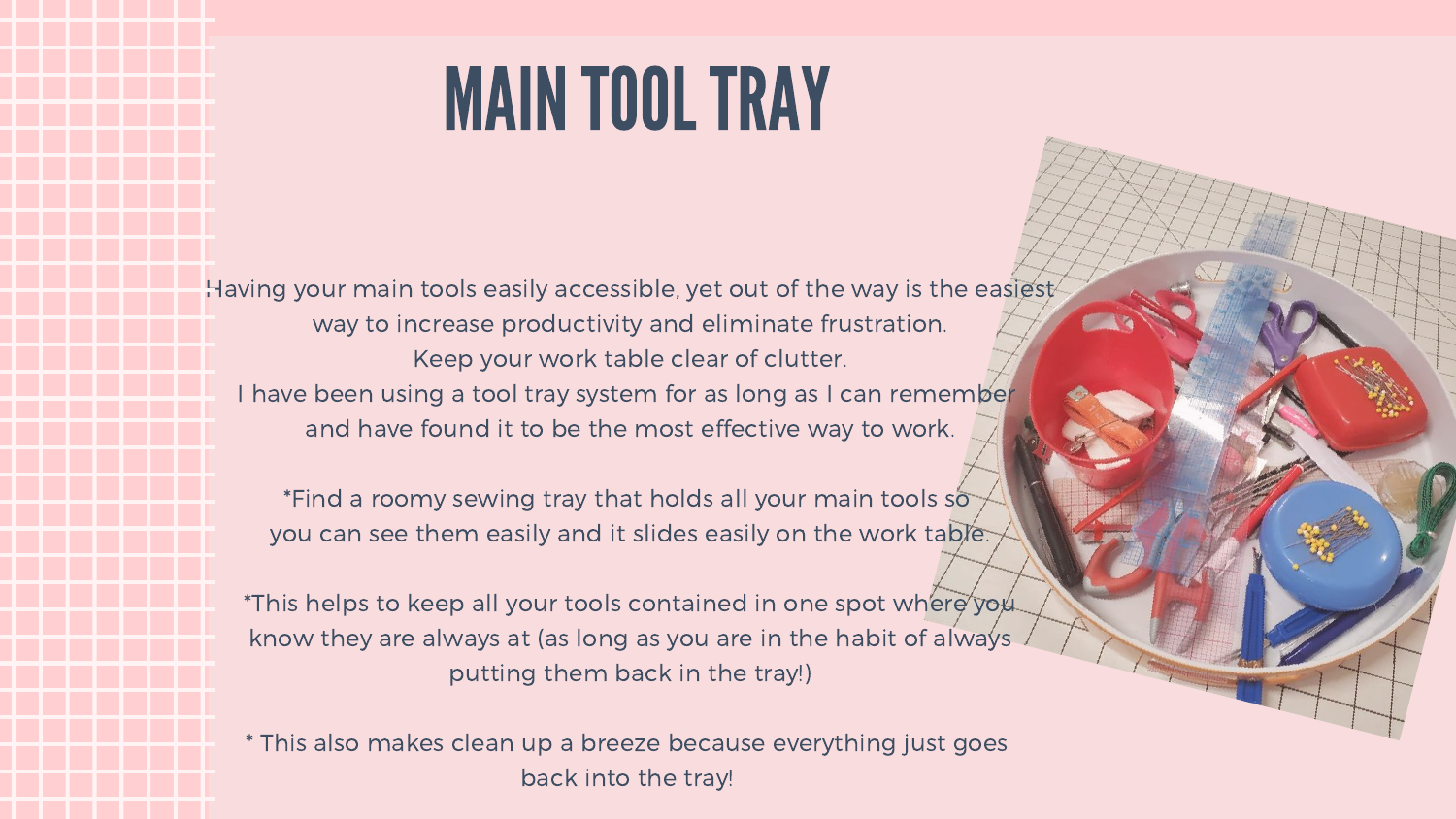# KEEPYOUR MACHINEAREACLEAR

Nothing is more frustrating than trying to sew and everything getting caught up in your project. Pins flying all over the place, bobbins rolling around, shears falling to the floor or worse getting caught in your fabric.

Just keep your left side always clear and things will run smoother,



KEEP YOUR LEFT SIDE CLEAR. YOUR FABRIC SHOULD BE ABLE TO MOVE THRU THE MACHINE WITHOUT KNOCKING THINGS OFF THE TABLE.

I keep just a few tools at the sewing table.

Tools I need at the machine area;

thread clippers, zipper foot, screwdriver, tomato pin cushion, a piece of white paper to help with needle threading and magnetic seam guider. I keep the rest of my tools in the tool tray at my cutting table where most of the prep and construction is done.

### SMALL TRAY AT YOUR RIGHT SIDE FOR A FEW KEY TOOLS

### I have a small strip of magnetic tape on the right side of my machine table. This is where my pins rest after I pull them out when sewing, this way they are not floating all over the table. It's a great way to keep them contained and you less frustrated.

MAGNETIC STRIP

TO CATCH PINS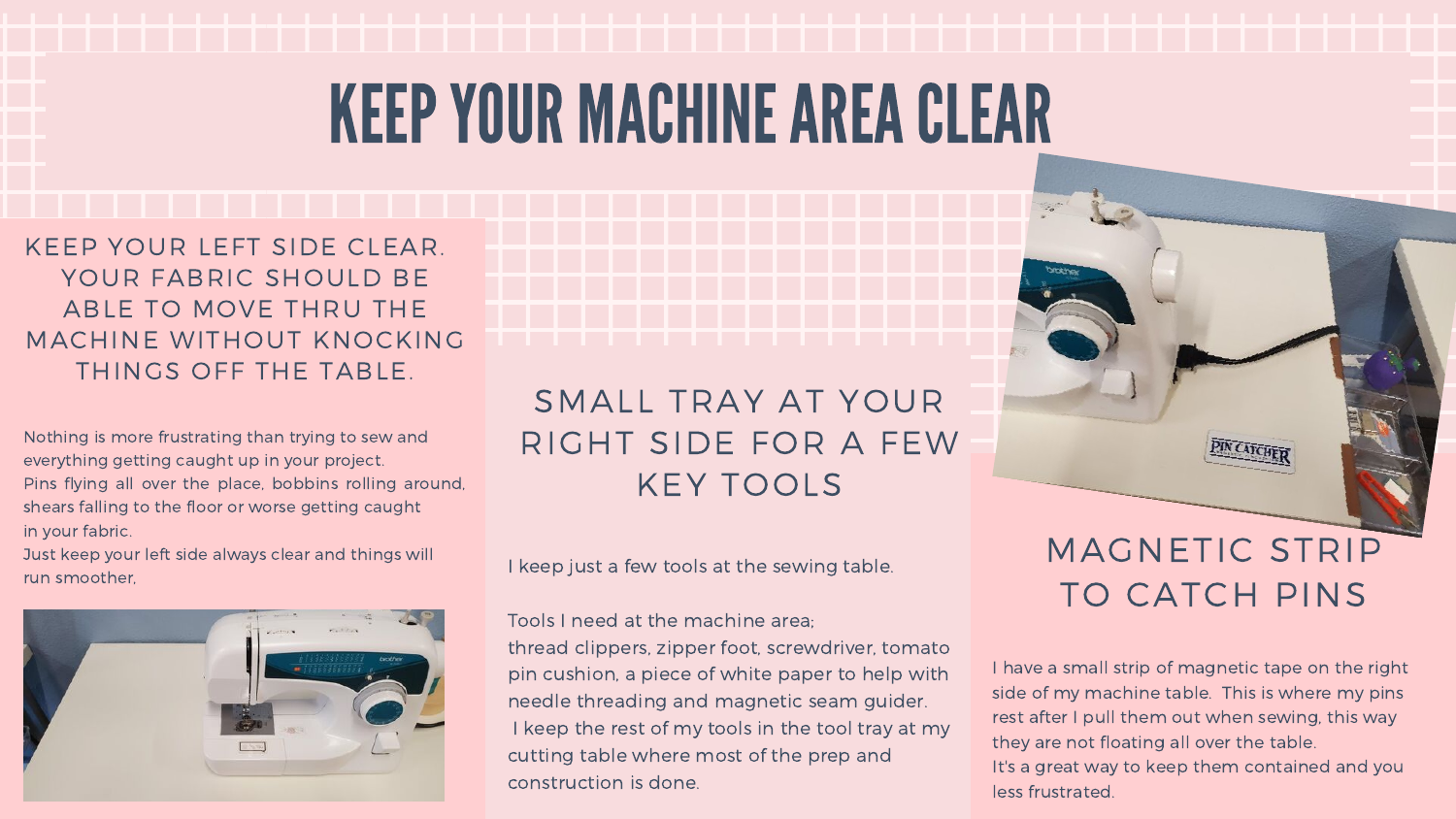Get in the habit of being in control of your thread. Be a thread boss!

First, when you are threading your machine, be sure to put both the threads under and back of the presser foot.

Starting your seam with a thread tangle is so frustrating. If you just take a second to pull both threads to the back and under the foot the stitching process goes so much more smoothly.

I am also always paying attention to the tension when I am pulling my new seam off the machine. If you detect tightness or a very loose pull thru, then something in the threading may of slipped. Always paying attention to your thread tension will keep you from having to redo a seam and prevent those dreaded thread tangles.

And then when clipping off your new seam, be sure to have a long tail about 8-9inches. This helps eliminate your top thread from unthreading when you start your next seam.



### BE A THREAD BOSS KEEP YOUR THREADS IN LINE

For more frustration reduction... be sure to clip the ends of your threads off as you go. Don't wait until the project is done to clip them all. It is so much easier to connect your garment seams and notches together when threads are not in your way. Save time and frustration by not having to stop and clip threads when trying to match things up. I'm just sayin....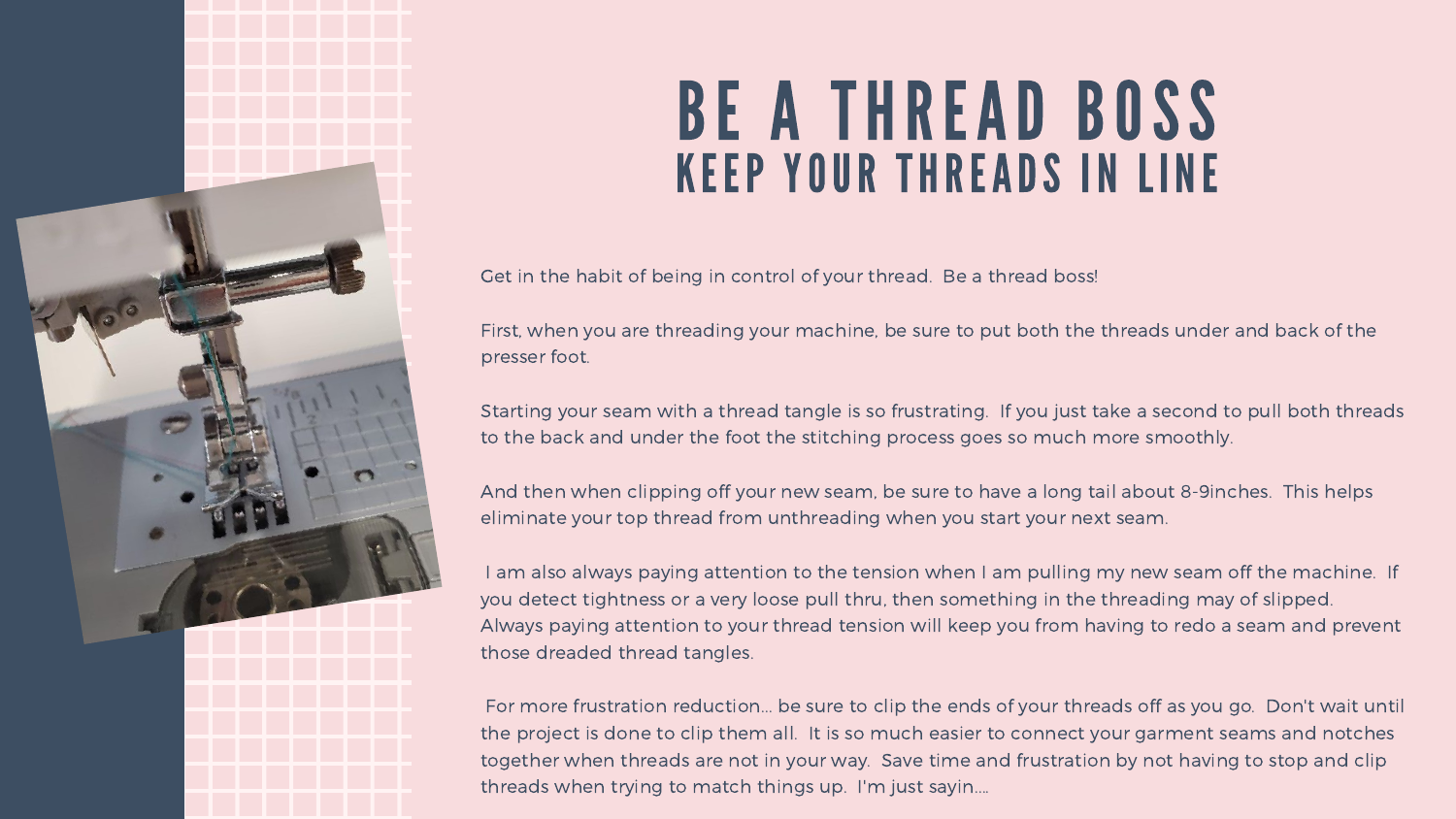# PINTO SEW

### ALWAYS BE THINKING OF THE DIRECTION YOUR PINS ARE IN..?

In my classes, I am always reminding my students to think about how the seam they are preparing is going to feed thru the machine. Pin your seams so the pins are easy to pull out as your seam is moving thru the machine.

For smooth seam making, your project should be out to the left of the presser foot and the seam and pins are lined up on the throat plate. The pins can be easily pulled out in this set up and transferred to the pin catcher/holder on the right side of your machine table.

Think about how the project feeds thru the machine and you will end the frustration. Sewing time is easier when you are not getting your project all bunched up and pins stabbing you endlessly and landing in your lap or on the floor.

When preparing your seams get in the habit of thinking about how the fabric will feed thru the machine and how you place your pins so that your motions are smooth and easy.

You will find that the more you sew and practice this habit it becomes automatic.